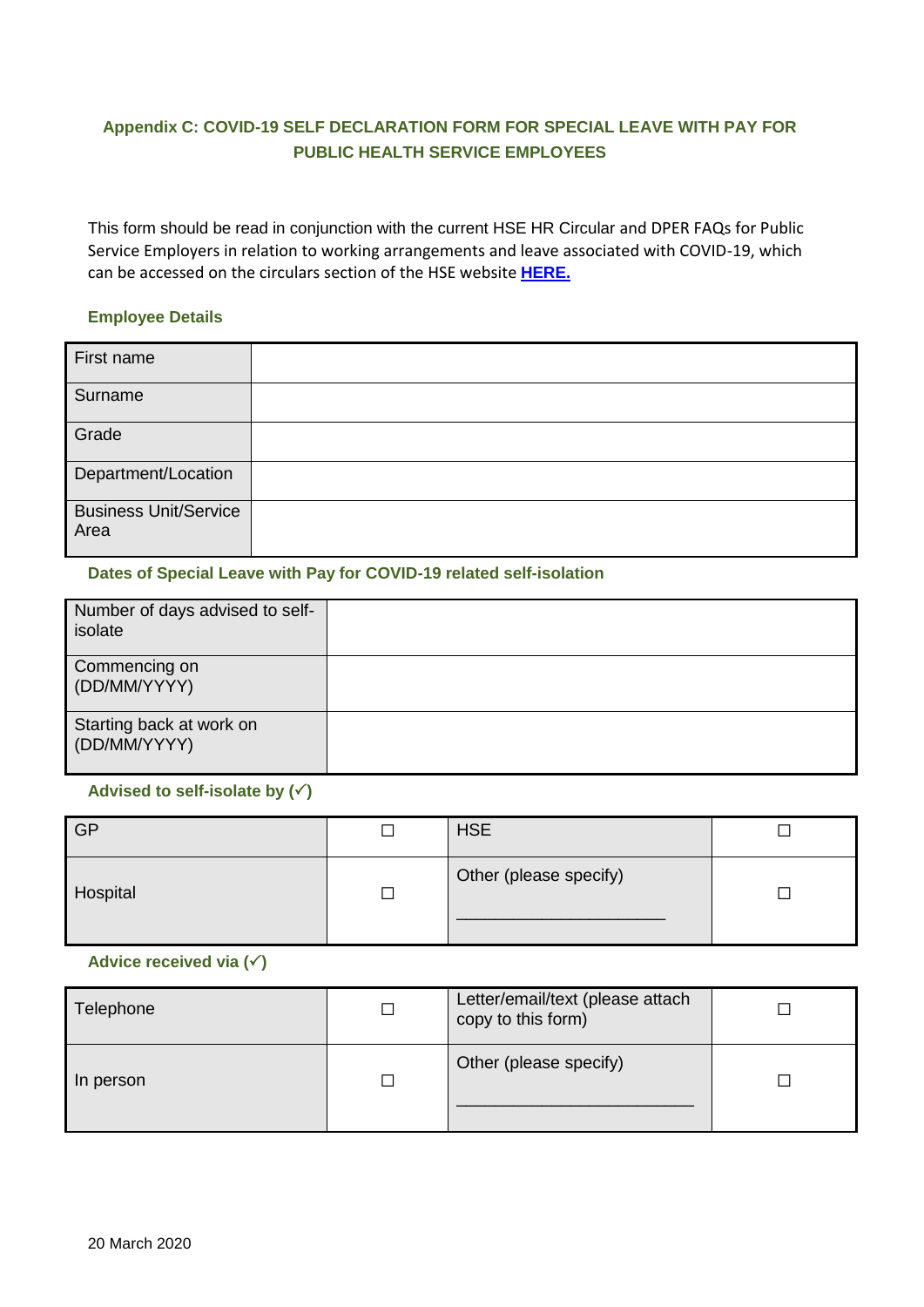#### **Details of Advice to Self-Isolate/**

| Name of adviser<br>(e.g. name of GP,<br>HSE worker)                                            |  |
|------------------------------------------------------------------------------------------------|--|
| Date and time<br>advice given                                                                  |  |
| Details provided to<br>the adviser by you<br>(e.g. places and<br>dates of exposure<br>$etc.$ ) |  |

## **Declaration**

| I have read and understand the provisions of Special Leave with Pay<br>for COVID-19 as set out in the current HSE HR Circular and DPER<br>FAQ <sub>s</sub> .                                                                                                                                    |  | Yes        |  |
|-------------------------------------------------------------------------------------------------------------------------------------------------------------------------------------------------------------------------------------------------------------------------------------------------|--|------------|--|
| I understand that in the event of non-compliance with the provisions of<br>special leave with pay (including the requirement to provide bona fide <sup>1</sup><br>confirmation of self-isolation/diagnosis of COVID-19) existing<br>procedures, including disciplinary measures may be invoked. |  | Yes.       |  |
| I understand that any overpayment of salary which may arise from non-<br>compliance with the provisions of special leave with pay will be repaid.                                                                                                                                               |  | Yes        |  |
| I have attached relevant documentation (where applicable)                                                                                                                                                                                                                                       |  | <b>Yes</b> |  |
| Employee signature                                                                                                                                                                                                                                                                              |  |            |  |
| Date                                                                                                                                                                                                                                                                                            |  |            |  |

## **Manager Approval**

| Manager signature |  |
|-------------------|--|
| Date              |  |

<u>.</u>

<sup>1</sup> Bona fide in relation to a representation or communication means in good faith and well founded in fact. The employer reserves the right to request further confirmation.